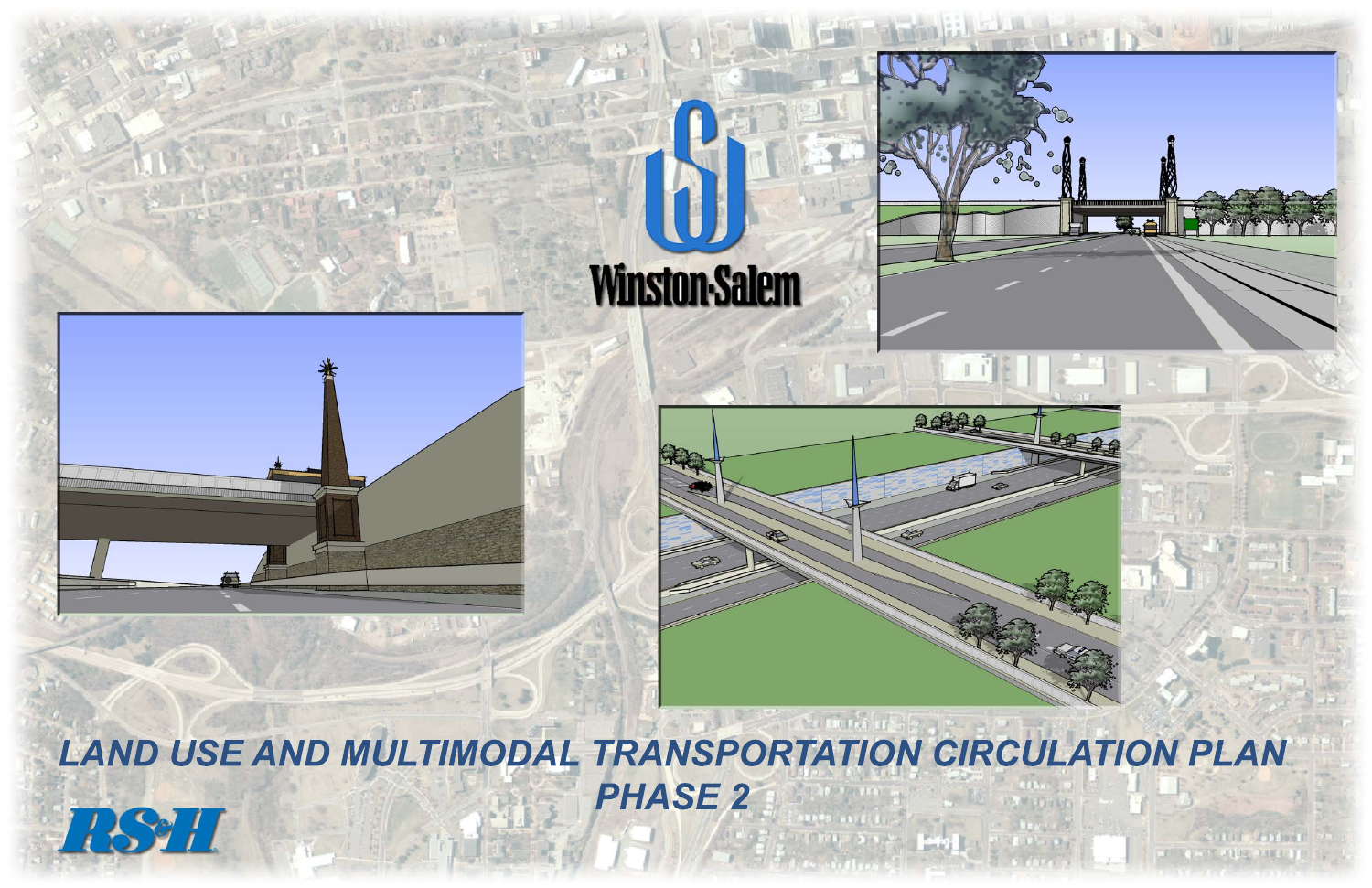## PHASE 2 US 52 LAND USE AND MULTIMODAL TRANSPORTATION CIRCULATION PLAN

**Prepared for:** 



1891. **RS&H Architects-Engineers-Planners, Inc.** 





**The City of Winston-Salem, North Carolina** 

**Prepared by:**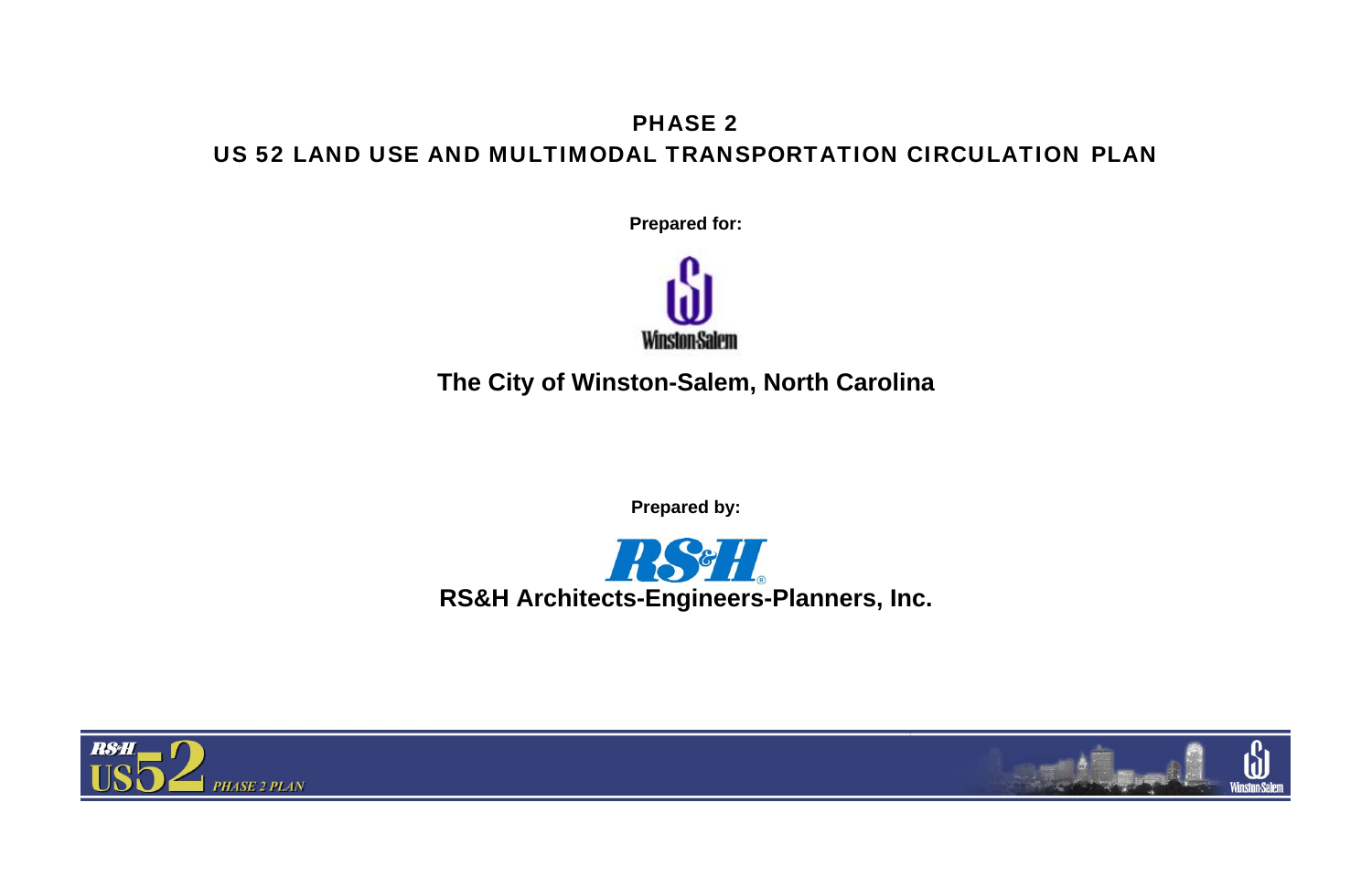1



| <b>Table of Contents</b><br>Page |  |       |  |  |  |  |
|----------------------------------|--|-------|--|--|--|--|
|                                  |  |       |  |  |  |  |
|                                  |  |       |  |  |  |  |
|                                  |  |       |  |  |  |  |
|                                  |  |       |  |  |  |  |
|                                  |  |       |  |  |  |  |
|                                  |  |       |  |  |  |  |
|                                  |  |       |  |  |  |  |
|                                  |  |       |  |  |  |  |
|                                  |  |       |  |  |  |  |
|                                  |  | 3.1.2 |  |  |  |  |
|                                  |  |       |  |  |  |  |
|                                  |  | 3.2.1 |  |  |  |  |
|                                  |  | 3.2.2 |  |  |  |  |
|                                  |  | 3.2.3 |  |  |  |  |
|                                  |  |       |  |  |  |  |
|                                  |  | 3.3.1 |  |  |  |  |
|                                  |  | 3.3.2 |  |  |  |  |
|                                  |  |       |  |  |  |  |
|                                  |  |       |  |  |  |  |
|                                  |  | 4.1.1 |  |  |  |  |
|                                  |  | 4.1.2 |  |  |  |  |
|                                  |  | 4.1.3 |  |  |  |  |
|                                  |  | 4.1.4 |  |  |  |  |
|                                  |  |       |  |  |  |  |
|                                  |  | 4.2.1 |  |  |  |  |
|                                  |  | 4.2.2 |  |  |  |  |
|                                  |  | 4.2.3 |  |  |  |  |
|                                  |  | 4.2.4 |  |  |  |  |
|                                  |  | 4.2.5 |  |  |  |  |
|                                  |  |       |  |  |  |  |
|                                  |  | 4.3.1 |  |  |  |  |
|                                  |  | 4.3.2 |  |  |  |  |
|                                  |  |       |  |  |  |  |
|                                  |  |       |  |  |  |  |
|                                  |  | 5.1.1 |  |  |  |  |
|                                  |  | 5.1.2 |  |  |  |  |

| 5.2.1 |                                                                            |  |  |  |
|-------|----------------------------------------------------------------------------|--|--|--|
|       |                                                                            |  |  |  |
|       |                                                                            |  |  |  |
|       |                                                                            |  |  |  |
|       |                                                                            |  |  |  |
|       |                                                                            |  |  |  |
|       |                                                                            |  |  |  |
|       |                                                                            |  |  |  |
|       |                                                                            |  |  |  |
|       |                                                                            |  |  |  |
|       |                                                                            |  |  |  |
|       |                                                                            |  |  |  |
|       |                                                                            |  |  |  |
|       | 7.3 Summary of Capacity Analyses of Phase 2 Transportation Improvements 60 |  |  |  |
|       |                                                                            |  |  |  |
|       |                                                                            |  |  |  |
|       |                                                                            |  |  |  |
| 8.2.1 |                                                                            |  |  |  |
|       |                                                                            |  |  |  |
|       |                                                                            |  |  |  |
|       |                                                                            |  |  |  |



## **6.0 Phase 2 Proposed Transportation Improvements ........................................................................... 49 7.0 2030 Travel Demand and Capacity Analysis ..................................................................................... 53 8.0 US 52 Corridor and Streetscape Design Concepts .......................................................................... 65**